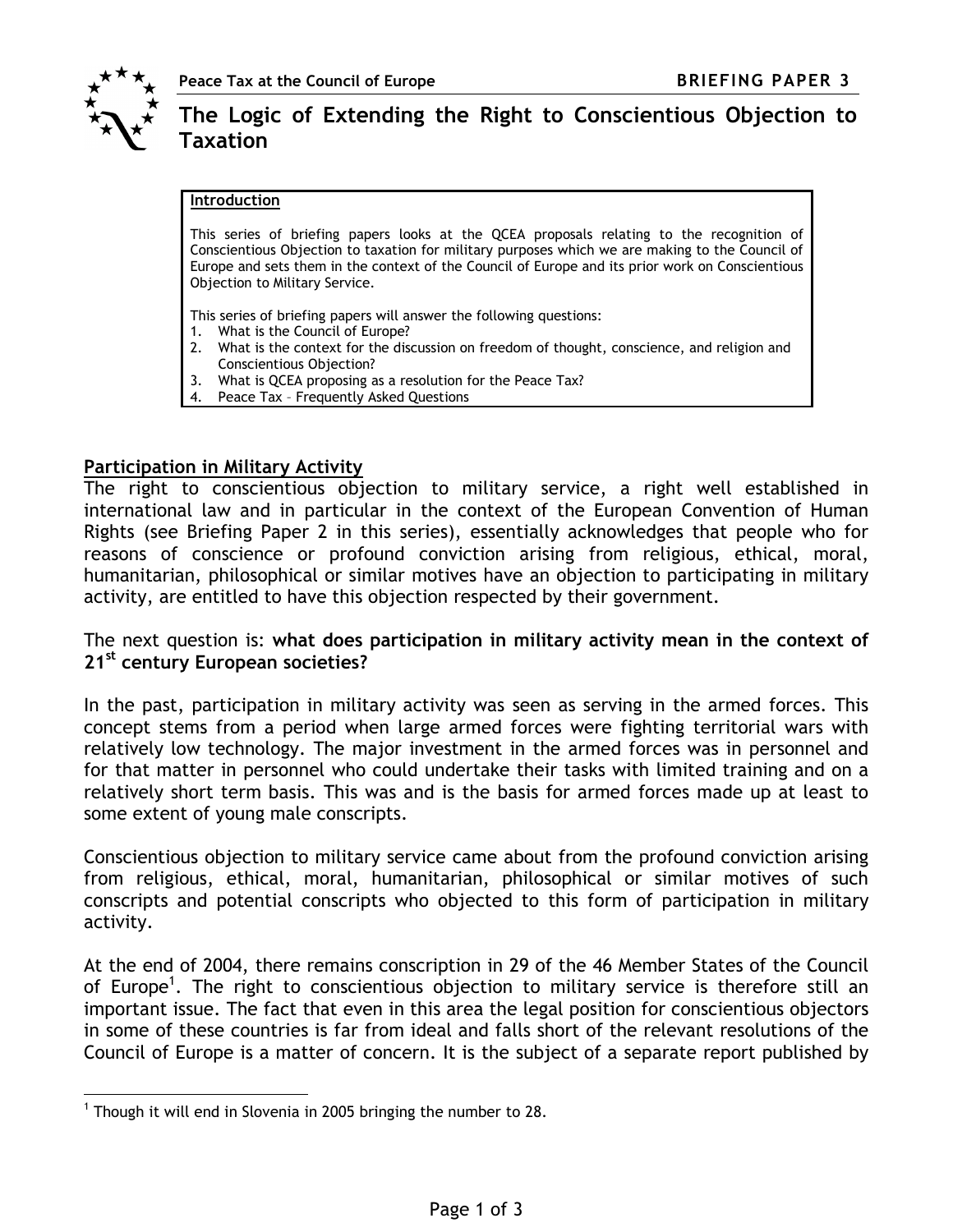the Quaker Council for European Affairs and can be accessed on our website from the Spring of 2005 onwards. But it is not the subject of this briefing paper.

# How has the situation changed in the early  $21^{st}$  century?

The world is a different place in the early  $21^{st}$  century. Significant changes have occurred in the way the military conducts its activities. The fact that of the 46 Member States of the Council of Europe, 17 no longer have conscription reflects this. One reason for this change is that armed forces now rely more heavily on high technology hardware and highly trained professional personnel to use that technology effectively. The need for large numbers of conscripts serving for only relatively short periods of time is no longer as prevalent. As a result fewer people are called upon to participate in military activity through personal conscripted service.

But smaller, highly professionalized and technologically equipped armed forces do not come cheap. They have to be paid for, and as with all armed forces, the citizens of all the Member States of the Council of Europe pay for these. The amount they contribute will depend on their earnings and on the detailed requirements for funding established by their respective government. But it is quite clear: all of us who have taxable income contribute to military expenditures by our governments.

What is more, the actual value (in monetary terms) of the contribution we make in the form of taxes over a lifetime clearly far exceeds the contribution an average conscript would make during a period of service ranging from 6 to 26 months, particularly when that service is undertaken during a period when forces are not put into harm's way.

It seems clear that there is a reasonable argument to suggest that payment – and payment on the scale of a considerable proportion of direct taxes for life – constitutes participation in the military activity paid for.

# Consequences for the application of Article 9 of the European Convention on Human Rights

On the basis that the original resolution of 1967 (Resolution 337) accepted that Article 9 applies to the issue of military service (see above) then it would appear a logical consequence that if the general form of participation in military activities for most citizens is now more of a financial nature (rather than personal service in the armed forces), then Article 9 of the Convention should similarly apply to the obligation imposed by the state on its citizens to participate in military activity in this way.

This is the basis for the Resolution proposed by QCEA to extend the application of Article 9 expressly to the issue of taxation for military purposes.

The text of the proposed resolution is available on our website at (www.quaker.org/qcea/peacetax) in both English and French along with detailed explanations of each part of the resolution.

#### Next Steps

QCEA has presented the proposed resolution to the Human Rights Grouping of the International NGOs with participatory status at the Council of Europe on 26 January 2005.